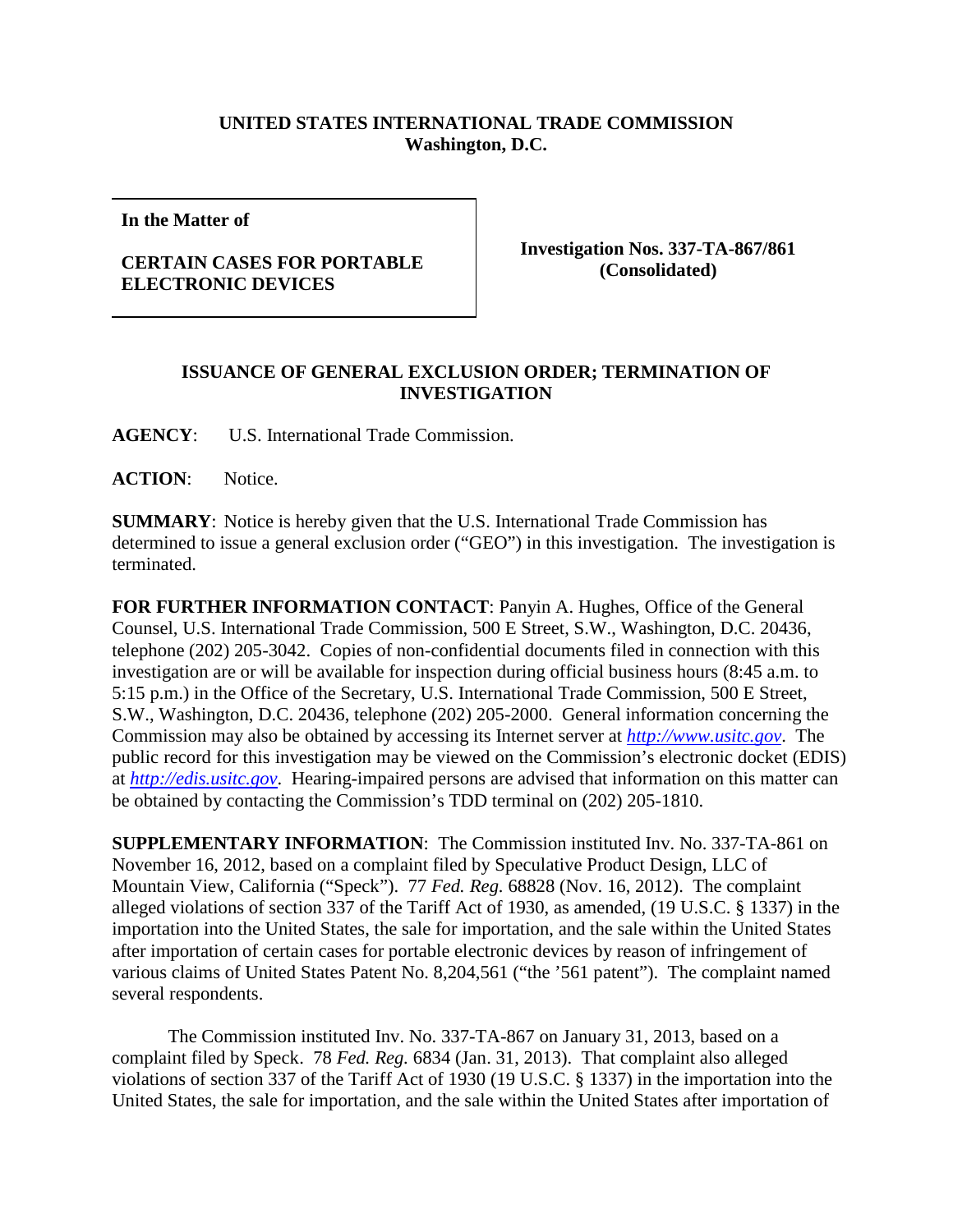certain cases for portable electronic devices by reason of infringement of various claims of the '561 patent. The complaint named several additional respondents. On January 31, 2013, the Commission consolidated the two investigations. *Id.*

All of the respondents that participated in the investigation were terminated from the investigation. Specifically, respondents JWIN Electronics Corp., d/b/a iLuv of Port Washington, New York and Fellowes, Inc. of Itasca, Illinois were terminated from the investigation based upon settlement agreements. Respondents Project Horizon, Inc., d/b/a/ InMotion Entertainment of Jacksonville, Florida and En Jinn Industrial Co., Ltd. of New Taipei City, Taiwan were terminated from the investigation based upon consent order stipulations. Respondents Superior Communications, Inc. of Irwindale, California and Shengda Huanqiu Shijie of Shenzhen, China were terminated from the investigation based upon withdrawal of allegations pertaining to them from the complaint. Respondent Jie Sheng Technology of Tainan City, Taiwan was terminated from the investigation based upon amendment to the complaint and notice of investigation. Respondent Body Glove International, LLC of Redondo Beach, California was terminated from the investigation based upon a finding that it had committed no acts in violation of section 337.

The following respondents were found in default: Anbess Electronics Co. Ltd. of Shenzhen, China; ROCON Digital Technology Corp. of Shenzhen, China; Trait Technology (Shenzhen) Co., Ltd. of Shenzhen, China; Hongkong Wexun Ltd. of Guangdong, China; SW-Box.com (*aka* Cellphonezone Limited) of Sheung Wan, Hong Kong; and Global Digital Star Industry, Ltd. of Shenzhen City, China. Accordingly, the only parties remaining active in this investigation are Speck and the Commission investigative attorney ("IA").

On August 19, 2013, Speck filed a motion for summary determination that it has satisfied the domestic industry requirement under sections  $337(a)(3)(A)$ , (B), and (C) (not including licensing). On August 19, 2013, the IA filed a response in support of Speck's motion that it has satisfied the domestic industry requirement under section 337(a)(3)(C). On September 10, 2013, the ALJ issued an ID (Order No 15) granting Speck's motion in part. Specifically, the ALJ found that Speck established a domestic industry for the '561 patent under section 337(a)(3)(C). On October 23, 2013, the Commission determined not to review the ID.

On September 30, 2013, the ALJ granted a motion by Speck to terminate the investigation as to claims 1-3, 6-8, 10, and 12-16 of the '561 patent. On November 11, 2013, the Commission determined not to review. Thus, claims 4, 5, 9, and 11 remain pending in the investigation.

On November 15, 2013, Speck filed a motion for summary determination of violation with respect to the defaulting respondents. On November 26, 2013, the IA filed a response in support of Speck's motion. On February 21, 2014, the presiding ALJ issued his final initial determination on violation and recommendation on remedy ("ID/RD"), Order No. 28, granting the motion. The ALJ recommended issuance of a general exclusion order and the imposition of a bond of 100 percent of entered value during the period of Presidential review. On April 8, 2014, the Commission issued notice of its determination not to review the ALJ's final determination on violation. 79 *Fed. Reg.* 20228-30 (Apr. 11, 2014).